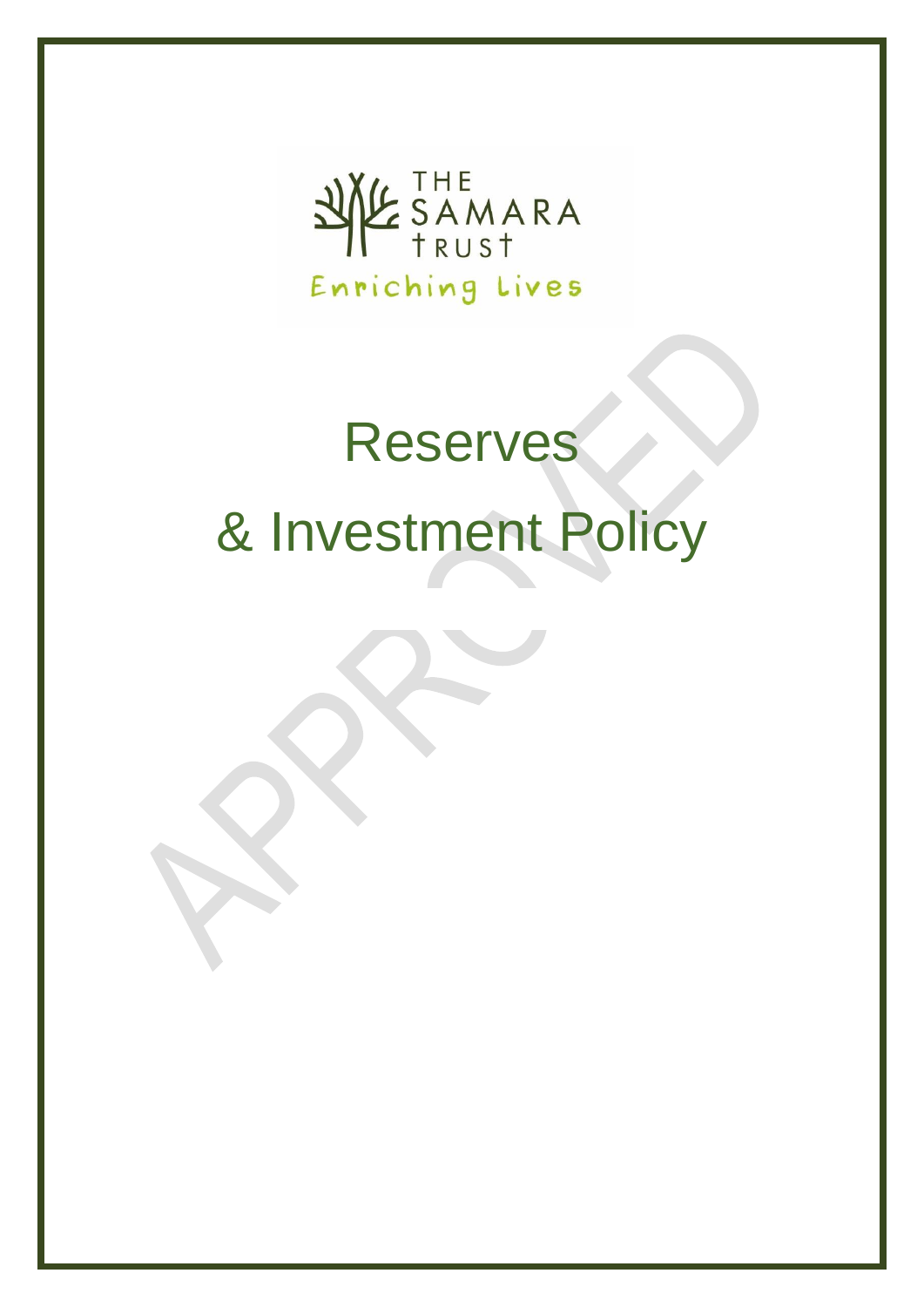# **Contents:**

**[Statement of intent](#page-2-0)** 

- 1. [Legal framework](#page-3-0)
- 2. [Roles and responsibilities](#page-3-1)
- 3. [The purpose of reserves](#page-4-0)
- 4. [Types of reserves](#page-4-1)
- 5. [Managing reserves](#page-5-0)
- 6. [Investment](#page-5-1)
- 7. [Reporting](#page-6-0)
- 8. [Pooling reserves](#page-7-0)
- 9. [Monitoring and review](#page-7-1)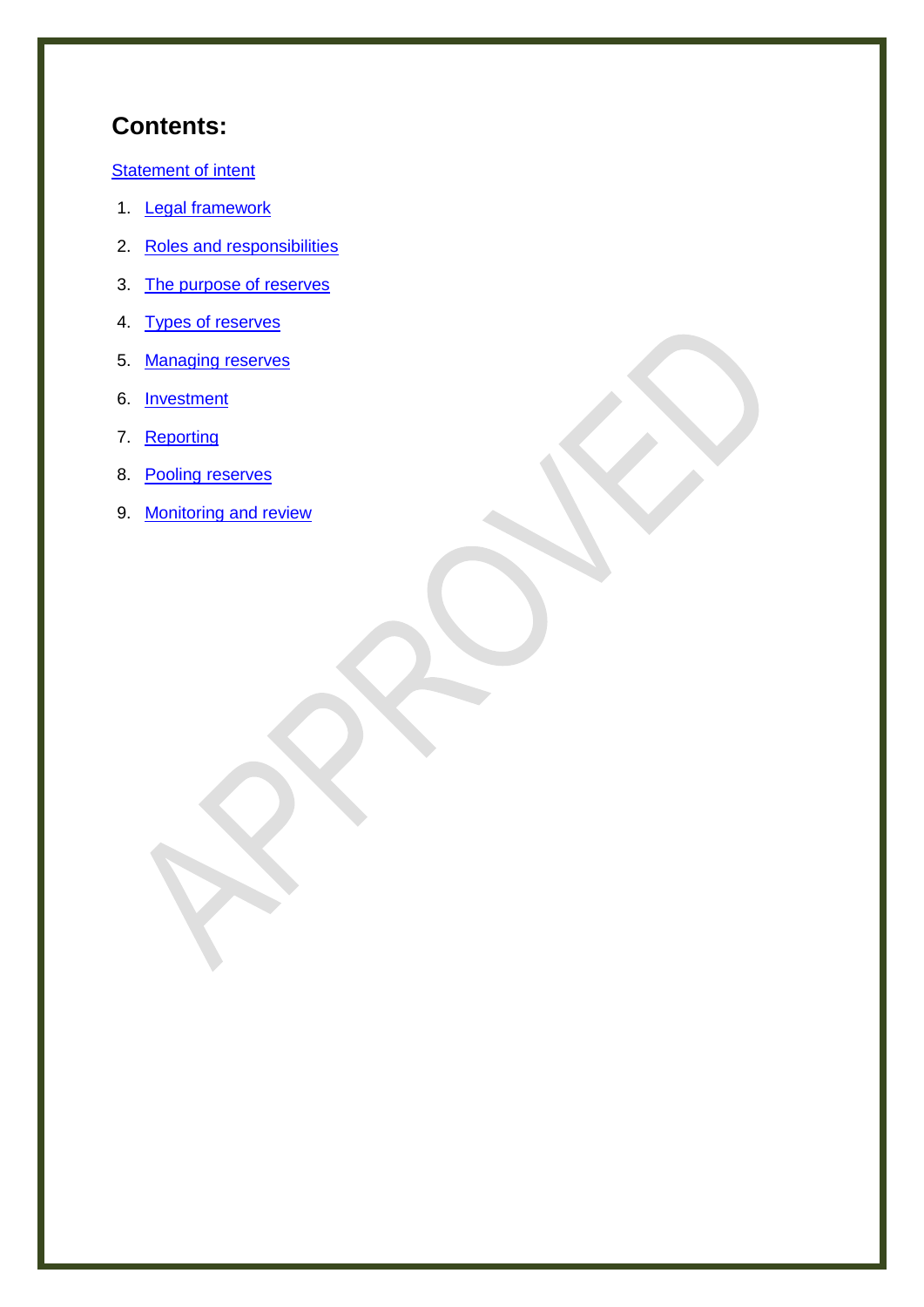# <span id="page-2-0"></span>**Statement of intent**

**The Samara Trust (the Trust)** has developed this policy to protect its operations by creating financial support against an unpredictable environment and to ensure there is sufficient provision for future procurement and cash flow requirements. This policy also aids the framework for future strategic planning and decision-making.

The policy and the establishment of financial ranges are based on an annual risk assessment of internal and external operations, as well the kinds of activities the **Trust** undertakes. The risk to the **Trust** can be summarised as a risk to future funding due to falling pupil rolls, reforms to funding, emergencies, and early teacher retirement or redundancies.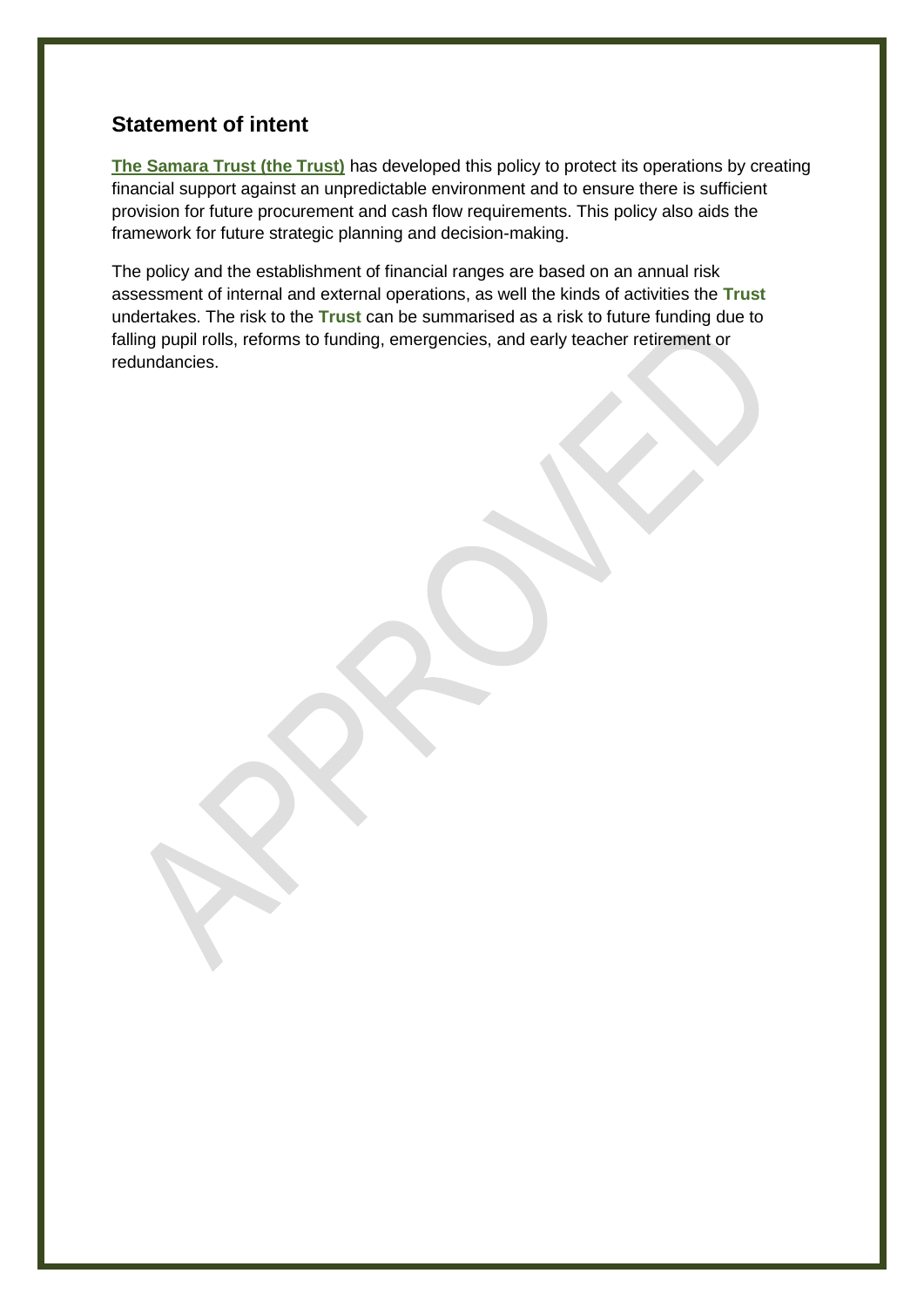# <span id="page-3-0"></span>**1. Legal framework**

This policy has due regard to all relevant legislation and statutory guidance including, but not limited to, the following:

- ESFA (2021) 'Academy trust handbook 2021'
- Charity Commission (2016) 'Charity reserves: building resilience'
- Charity Commission (2016) 'Charities and investment matters: a guide for trustees'

This policy operates in conjunction with the following **Trust** policies and documents:

- **•** Articles of Association
- Funding Agreement
- Finance Procedure Policy

# <span id="page-3-1"></span>**2. Roles and responsibilities**

The Board of Trustees is responsible for:

- Ensuring the **Trust's** reserves are maintained and used only as described in this policy.
- Identifying when reserves need to be drawn on, so that they understand the reasons for this and can identify any corrective actions that need to be taken.
- Identifying any broader, long-term financial problems that mean the reserves are frequently used or are below the minimum level.
- Acquiring approval from the ESFA for novel, contentious and/or repercussive investments.
- Maintaining the **Trust** as a going concern.

The Finance and General Purposes Committee is responsible for:

- Making financial recommendations to the Board of Trustees.
- Carrying out any other responsibilities in line with the scheme of delegation.
- Authorising the transfer of investment funds to an interest-bearing deposit account.
- Ensure value for money when deciding to invest funds.
- Ensuring that exposure to investment products is tightly controlled so that the security of funds takes precedence over revenue maximisation.
- Ensuring that investment decisions are made in the best interests of the **Trust**.
- Adhering to and implementing this policy.

The Chief Financial Officer (CFO) is responsible for:

- Regularly monitoring the **Trust's** reserves and reporting to the Board of Trustees or the Finance and General Purposes committee accordingly.
- Reporting the explanations for any shortfall or excess in reserves.
- Comparing the amount of reserves held with the minimum and maximum limits set out in [section 5](#page-5-0) of this policy.
- Reporting any actions being taken or planned to bring reserves in line with the minimum and maximum limits.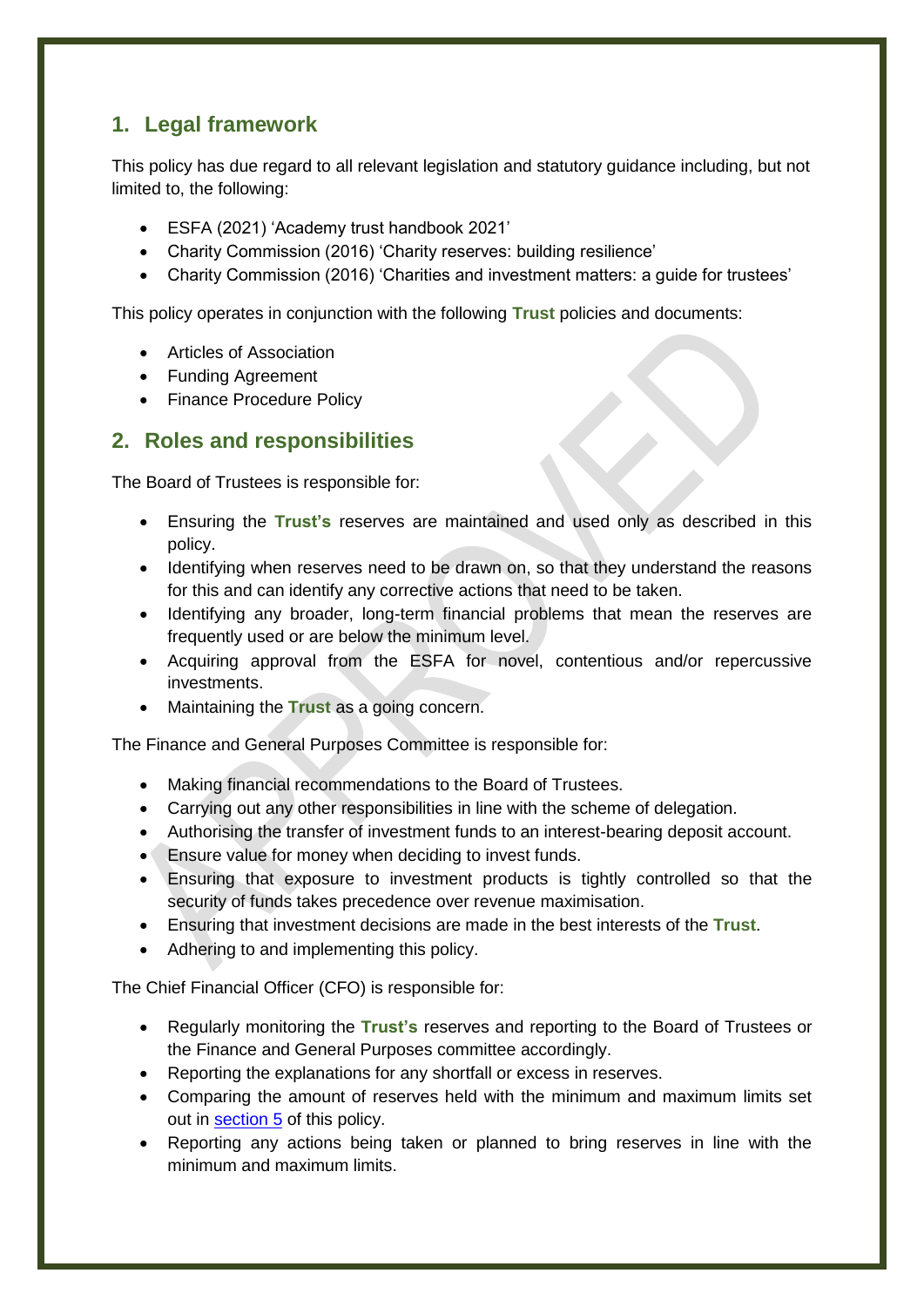Transferring investment funds to an interest-bearing deposit account, with the authorisation of the Board of Trustees.

## <span id="page-4-0"></span>**3. The purpose of reserves**

Reserves will have a specific purpose relating to future spending or covering current and future risks. The purposes for holding reserves will be kept transparent.

Reserves will be held to ensure that unexpected financial events do not cause problems in the current year or cash flow issues, or generate a deficit.

The purposes for holding reserves may include:

- Covering unforeseen emergencies or unexpected expenditure, e.g. a large repair bill.
- Covering unforeseen day-to-day operational costs, e.g. employing temporary staff to cover long-term absence.
- Covering a failure in a source of income, e.g. a grant not being renewed.
- Preparing for planned commitments that cannot be met by future income alone, e.g. plans for a major asset purchase.
- Needing to fund short-term deficits in budget, e.g. funds that may need to be spent before a grant is received.

## <span id="page-4-1"></span>**4. Types of reserves**

#### **Unrestricted reserves**

Unrestricted reserves, which include income funds, grants and donations, will be spent at the discretion of the Board of Trustees in furtherance of the **Trust's** objectives.

#### **Restricted reserves**

Restricted reserves, which may include restricted income funds, grants or donations, will be spent or invested in furtherance of the **Trust's** objectives or assets, or spent where the donor has expressed the nature of expenditure.

Restricted reserves may be endowment funds, where the funds or assets are required to be invested or retained for actual use, rather than spent.

#### **Designated reserves**

A sum of unrestricted or restricted reserves may be separated and designated a particular purpose, therefore becoming a 'designated reserve', e.g. to purchase a new asset.

Designated reserves are labelled this way for administrative purposes only and can still be spent at the discretion of the Board of Trustees.

Where a designated reserve has been created, the Board of Trustees will provide a purpose and a timeframe for spending it.

#### **Pension reserves**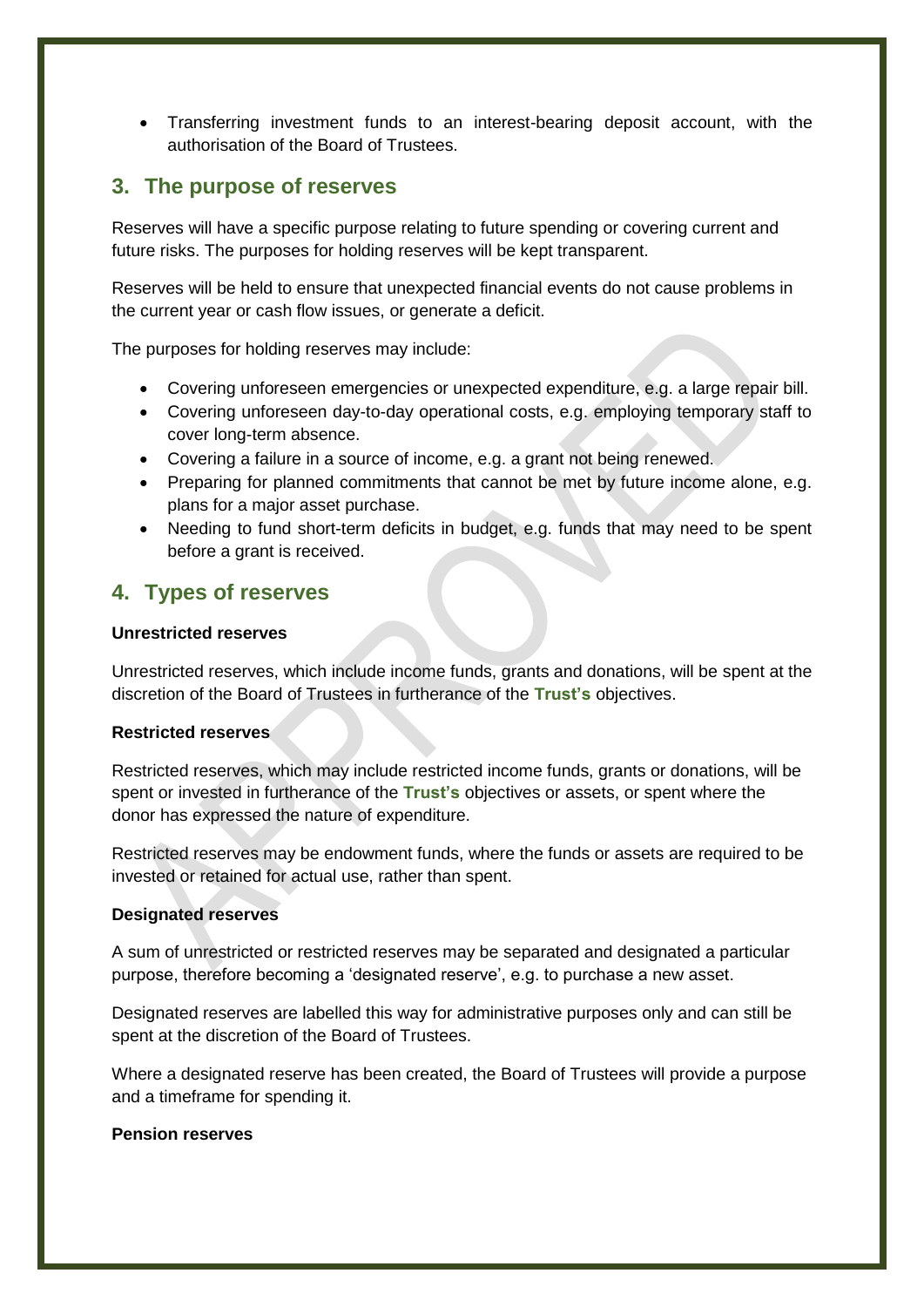The risks surrounding pension liabilities will be taken into account when calculating the minimum and maximum levels of reserves stated in [section 5.](#page-5-0)

The Board of Trustees will assess the required pension contributions from projected future income without significantly impacting its planned level of activity.

The **Trust** aims to calculate its reserves without the need to set aside a designated reserve to cover pension liability.

# <span id="page-5-0"></span>**5. Managing reserves**

The Board of Trustees will identify why the **Trust** should hold reserves and, having identified its needs, will decide how much should be held to meet them.

The financial risk to the **Trust** will be balanced alongside our vision to maintain the highest levels of education.

The level of unrestricted reserves that will be held by the **Trust** is between 1 and 2 months of Trust operating costs (range min £275k – max £550k) for 2021/22.

Reserves will be reviewed and monitored by the Finance and General Purposes Committee on an annual basis to identify any trends in spending and to rectify issues where they arise.

Reserves in excess of the maximum limit will be reviewed by the Board of Trustees, who may release funds into the revenue budget in furtherance of the **Trust's** objectives or reinvest the funds to generate extra income for the **Trust's** activities.

The movement of funds to and from the reserve budget will be at the discretion of the Finance and General Purposes Committee.

# <span id="page-5-1"></span>**6. Investment**

The **Trust** will aim to manage its cash balances to provide for day-to-day financial management.

The Finance and General Purposes Committee has the responsibility to authorise any investments that are deemed appropriate.

Where the **Trust** decides to invest, the investment risk will be properly managed. When considering an investment, the Board of Trustees will:

- Act within its powers to invest as set out in its articles.
- Manage and track its financial exposure and ensure value for money.
- Exercise care and skill in investment decisions, taking advice as appropriate from a professional adviser.
- Ensure that exposure to investment products is tightly controlled so that the security of funds takes precedence over revenue maximisation.
- Ensure that investment decisions are in the best interests of the **Trust**.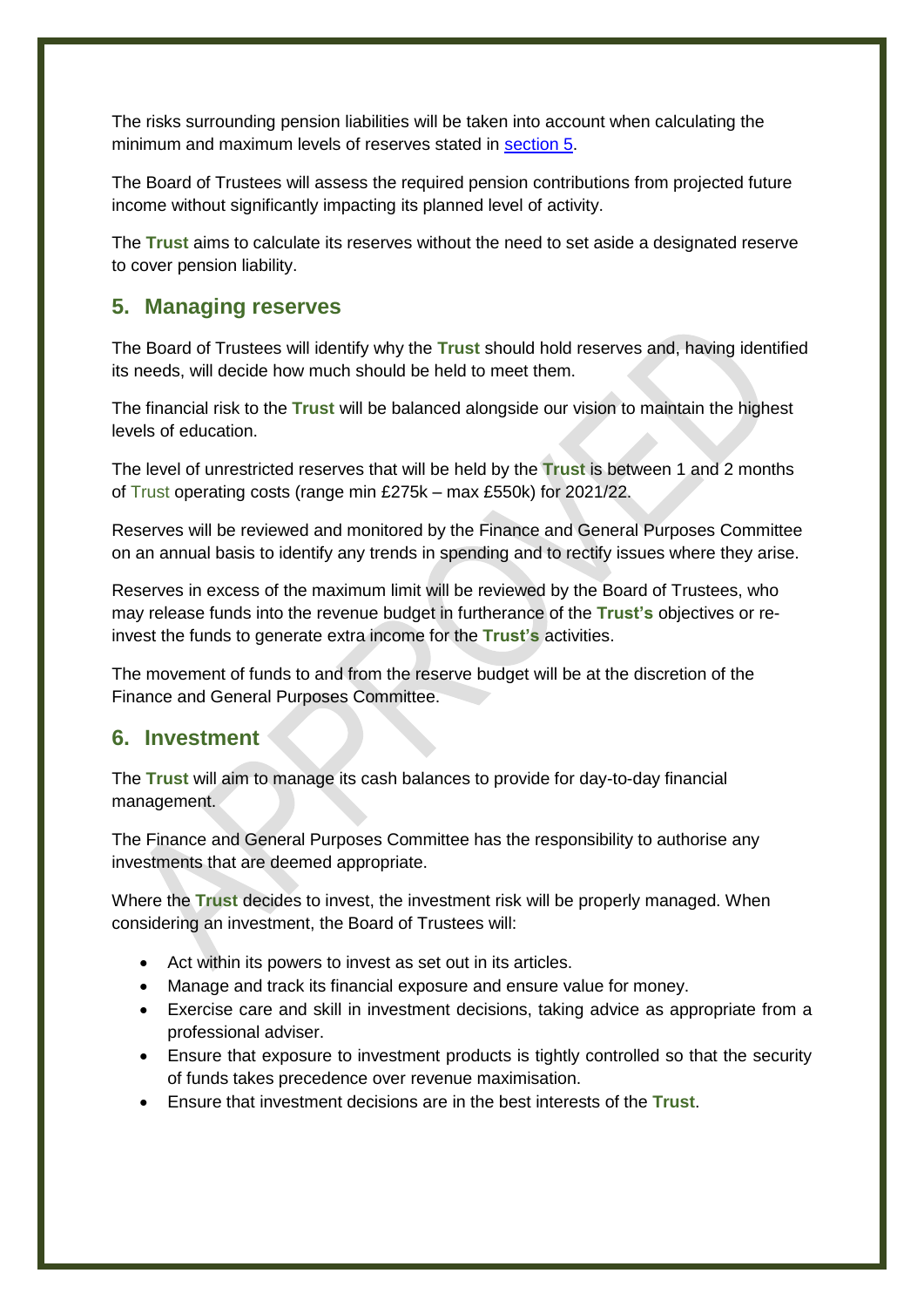The **Trust** will adhere to the Charity Commission's [guidance](https://www.gov.uk/government/publications/charities-and-investment-matters-a-guide-for-trustees-cc14) for Trustees about investments, and seek prior approval from the ESFA for investments of any value that are novel, contentious or repercussive.

Where the Finance and General Purposes has agreed on an amount to be invested, the CFO will be authorised to transfer the funds to an interest-bearing deposit account.

Invested funds will be reported to the Finance and General Purpose Committee at the next available meeting, outlining the maturity date and interest rate achieved.

On maturity, the CFO will review the position and re-invest in line with this policy, where required.

To minimise and limit the risk of investment, the **Trust** will:

- Invest in markets where financial services are closely regulated and compensation schemes are in place;
- Adopt a suitably diversified portfolio and utilised hedged products to limit the impact of systematic and unsystematic risk;
- Avoid speculative forms of investment.

The **Trust** is mindful of its underlying principles to further the purpose of the **Trust** (provision of education and the Christian ethos); that purpose will ordinarily be best served by seeking the maximum return consistent with commercial prudence. Therefore, the **Trust** will see to use a combination of positive and negative criteria to influence the investment decision making process.

Positive Criteria:

- Responsible employment practices;
- **Best corporate Governance practices;**
- Conscientiousness with regard to human rights;
- Sustainable environmental practice.

Sensitivity towards the communities in which the business operates. The **Trust** has given due consideration to the guidance issued by the Charities Commission and has recommended against any direct investment in the following types of organisations:

- Any organisation that is directly involved in indiscriminate weaponry.
- Any organisation that produces pornography.
- Any organisation where their principal business activity or focus is tobacco, alcoholic drink, gambling or weekly collected home credit.

# <span id="page-6-0"></span>**7. Reporting**

The Board of Trustees will have due regard for the [Academies Accounts Direction](https://www.gov.uk/guidance/academies-accounts-direction) guidance at all times.

The Board of Trustees will disclose in its annual report its policy for building and maintaining reserves and investments, and the following information: